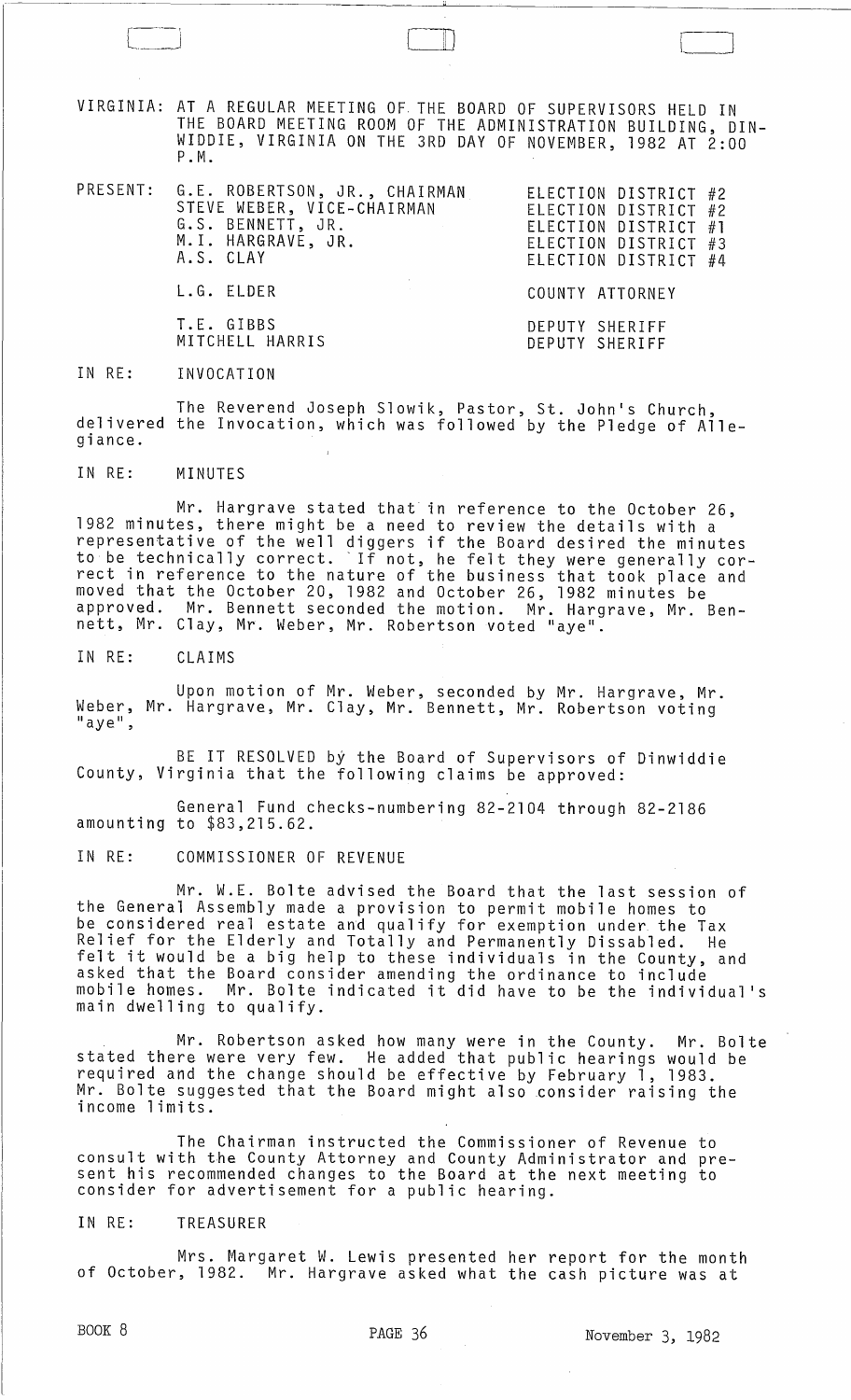the present time.

Mrs. Lewis felt that the County would not have to borrow at the present time. The tax money was coming in fairly well because the tickets went out early.

Mr. Robertson asked if the cash was being invested closely to earn as much interest as possible. Mrs. Lewis assured him it was, although she usually had to guess at what the expenditures were going to be.

IN RE: BUILDING INSPECTOR

Mr. James L. Blaha presented his report for the month of October, 1982. He indicated that trailers were still outnumbering houses.

IN RE: ANIMAL WARDEN

Mr. L.A. Brooks presented his report for the month of October, 1982.

IN RE: LIVESTOCK CLAIM--L.A. COLEMAN

Upon motion of Mr. Clay, seconded by Mr. Hargrave, Mr. Clay, Mr. Hargrave, Mr. Bennett, Mr. Weber, Mr. Robertson voting "aye", Mr. L.A. Coleman was awarded \$120 for four (4) pigs.

IN RE: REPAIR OF COUNTY VEHICLES--SCHOOL BUS GARAGE

The County Administrator presented the following report on repairing the county vehicles in the school bus garage:

Begin 1/1/83.

Equipment and Tools - This would be a start-up cost. Items needed:

Filter Wrench, Grease Gun, Oil Spout, Various wrenches, pliers and screwdrivers. Approximate Cost - \$2,000.

Parts, Oil and Grease - These are being purchased now when this service is being provided by the private sector. Cost approximately<br>\$1,000.

Things to Be Done:

- 1. Change engine oil & grease.
- 2. Check and replace when necessary battery, windshield wipers, water hoses, head and taillights, power steering fluid, transmission fluid, antifreeze, tires (flats only), fuses, belts, mission fluid, antificaze, tiles (fil<br>brake fluid, oil filter, air filter.

Things Not to Be Done:

 $\sim$   $\sim$   $_{\odot}$ 

1. Repairs or work on motor, i.e. tuning, water pumps, heater hoses, fuel pumps, transmission, power steering, body, radiator, brakes, radios, tires, (balancing & aligning), alternator, wiring, muffler.

The above list outlines the scope of service to be provided and the service not to be provided. A work sheet will be maintained on each vehicle with the mechanic checking those items completed under the list of things to be done. Under the heading of things not to be done, the mechanic would check those items that need to be repaired at an automobile shop.

This agreement between the Board of Supervisors and the School Board will be for twelve months. At the completion of ten months, the operation will be evaluated to determine one of the following:

1. Continue the agreement. 2. Continue the agreement and broaden the scope of services. 3. Discontinue the agreement.

On January 1, service will begin on the Sheriff's Department vehicles

where  $\hat{\mathbf{r}}$  ,  $\hat{\mathbf{r}}$ 

 $\sim$ 

 $\bar{\psi}$ 

 $\sim$   $\sim$ 

 $\sim$  11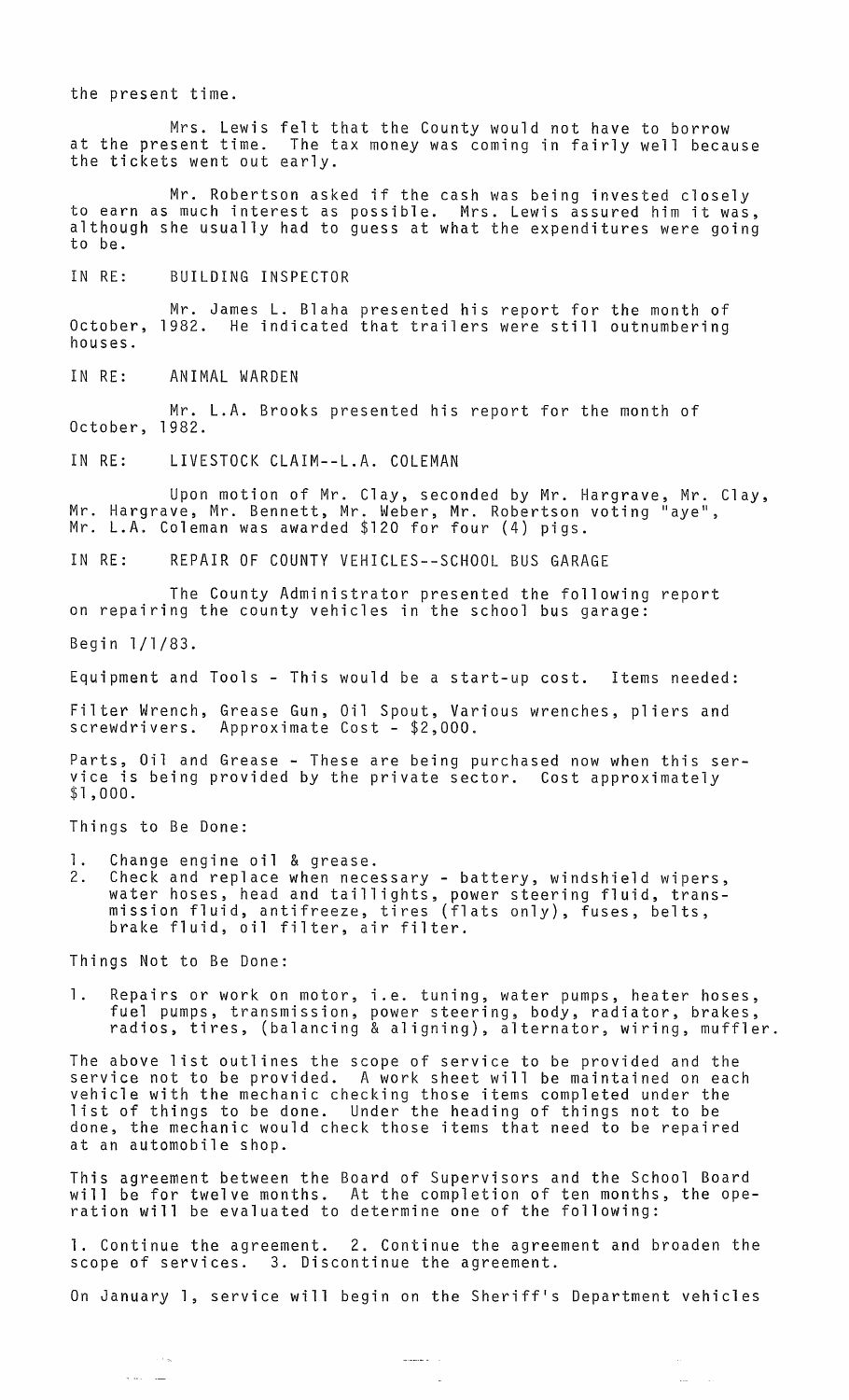and the County Administration's vehicles. On February 1, service will begin on the Rescue Squad vehicles. On March 1, service will begin on the social service department vehicles.

 $\Box$ 

Employee - The operation for the first year will require one employee under the direct supervision of the School Board. If he is not involved in working on county vehicles, he may work for the School Board. When this employee is sick or on vacation, the School Board will arrange<br>for a replacement for him.

The present labor cost is virtually impossible to determine. At present, 95% of the service and preventive maintenance are performed when repair work is done. Labor costs for each area is not defined. Anticipated labor costs at school board garage - \$10,000 to \$12,000 for the first year.

He added that high figures were used on the estimates. He indicated that this was a new approach, not used in other places. What they were trying to do was only service. work in the first year that would not require alot of parts and equipment to be purchased. The items listed under things not to be done were very time consuming, and would be difficult for one man to tie up all his time.

He further stated that· they set the guidelines to let Mr. George Soloe, Maintenance Supervisor, work into the job gradually;<br>therefore, the departments serviced would be staggered from January to February to March. The report showed one individual to be hired to work directly under the School Board at an approximate cost of \$12,000. Mr. Robertson asked if this figure would include fringes. Dr. Vaughn advised him it would.

Mr. Hargrave asked if the individual would report to Mr. Soloe directly. The County Administrator stated yes and he would also be paid by the School Board, funds to be included in the County's appropriation to them. Each individual mechanic is furnished a box of tools.

Mr. Robertson asked if flats would be fixed from 8:00 a.m. to 5:00 p.m. only. Mr. Soloe stated anything after 5:00 would be overtime.

Mr. Hargrave stated that the Rescue Squad vehicles bothered him because they were getting into what the County doesn't own. He also stated that the fire departments weren't mentioned and he felt they would be next in line asking for service.

Mr. Soloe indicated that the fire trucks would have to be emptied first. He was hoping he could work into other agencies. Mr. Soloe added that he felt the fire trucks were kept in alot better condition. The Rescue Squad vehicles are on the road all the time.

Mr. Hargrave asked if he would be able to handle the fire trucks.

Mr. Soloe stated not with just one person. Mr. Robertson asked about all the fire department jeeps and vans. Mr. Soloe indicated that on a normal day, with two to four people working, they can handle six vehicles. He didn't feel like they could jump they can handle six venicles. The di<br>into it too strong in the beginning.

Mr. Hargrave suggested they may want to give the fire departments a wait and see position.

Mr. Robertson asked what authority the County has if, i.e., the Sheriff does not want his vehicles maintained at the garage. Mr. Hargrave stated the County owns the cars, but he couldn't imagine there being any objection. The County Administrator stated he didn't see any problem with it.

Mr. Hargrave asked if the School Bus garage parts person would keep proper records on the vehicles for the County to use to improve usage. Mr. Soloe stated records could be kept, but he would suggest a maintenance officer be appointed in each agency to make sure the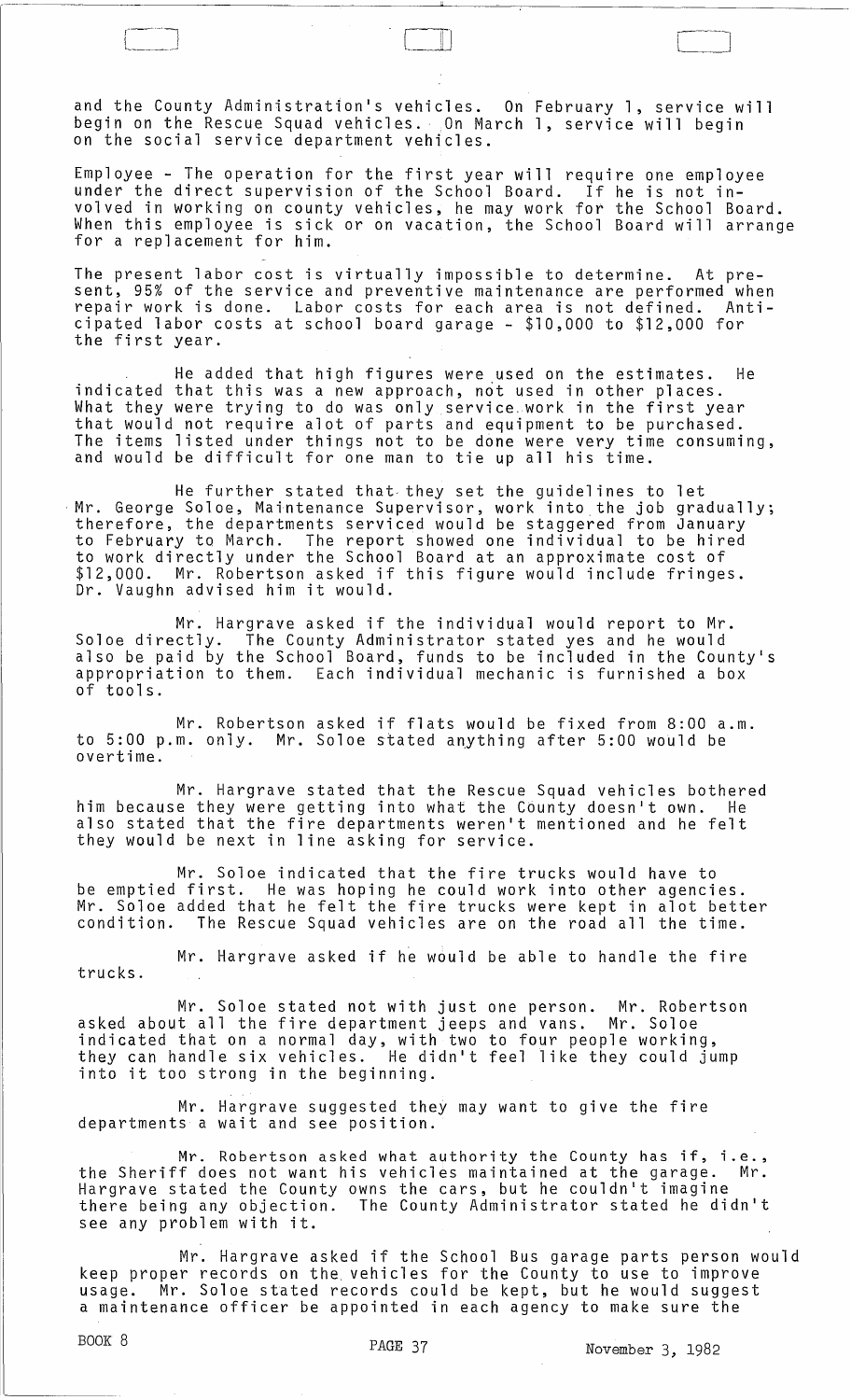cars are brought in when scheduled, and someone he could talk to about problems on improper usage.

Mr. Clay asked if any thought had been given to bidding out<br>e rather than putting on another employee. It could be the service rather than putting on another employee. bid on time and material basis to a service station.

Mr. Weber asked how much money the County is really going to save by having this small amount of work done at the School Bus garage.

Mr. Robertson stated you could look at the claims to see how much was being spent on this type of service at other places. But the prime concern is having preventive maintenance done on these vehicles and doing business in an orderly manner.

Mr. Clay added that the individual has to also check his own car properly on a regular basis.

Mr. Hargrave asked if bidding had been talked about.

The County Administrator indicated that no private enterprise had been contacted.

Mr. Clay stated he was interested in getting the best job done the cheapest way.

Mr. Robertson asked if to be effective, would they need three to four locations in the County.

Mr. Clay felt one would be sufficient near the center of the County to do the service work. He stated Mr. Soloe could draw up the specifications. Then there would be no need for tools, equipment, and fringes.

Mr. Weber indicated he would like to see it checked into.

Mr. Bennett stated he would like to broaden the scope of service if it were going to be bid out. He would like to see all the work included except major engine and transmission work.

Mr. Robertson stated they might as well include everything if they were going to bid it out.

Mr. Hargrave felt that no local place could do all the work. He stated a major concern to include in the specifications is that proper records be kept. It will probably be harder to communicate with them but he was all for looking into it.

Mr. Soloe stated he thought it would work. There were some good mechnaics in the County but it would have to be on a time and material basis. They could bid the labor at a flat rate per hour.

Dr. R.L. Vaughn, Superintendent of Schools, suggested they might want to consider bidding two categories--one service and/or all the other work.

Mr. Soloe stated that he wanted the Board to understand that they had a facility and wanted to help the County if they could. But it would, of course, be more work for his people and he wasn't trying to reach out and get the work.

The County Administrator stated that no matter who did the work, the funding sources would be the same--Compensation Board, Social Services, Rescue Squad would still pay for their own work. Mr. Hargrave asked if the Rescue Squad knew this. The County Administrator stated no one had been approached about funding. That would be done after the Board of Supervisors gave approval to this program.

The County Administrator was instructed to investigate whether there was interest in the private sector to enter into a contract with the County to perform maintenance and repair work on county vehicles.

 $\sim 10^7$ 

 $\mathcal{L}_{\mathcal{A}}$ 

 $\sigma_{\rm{max}}$  ,  $\sigma_{\rm{max}}$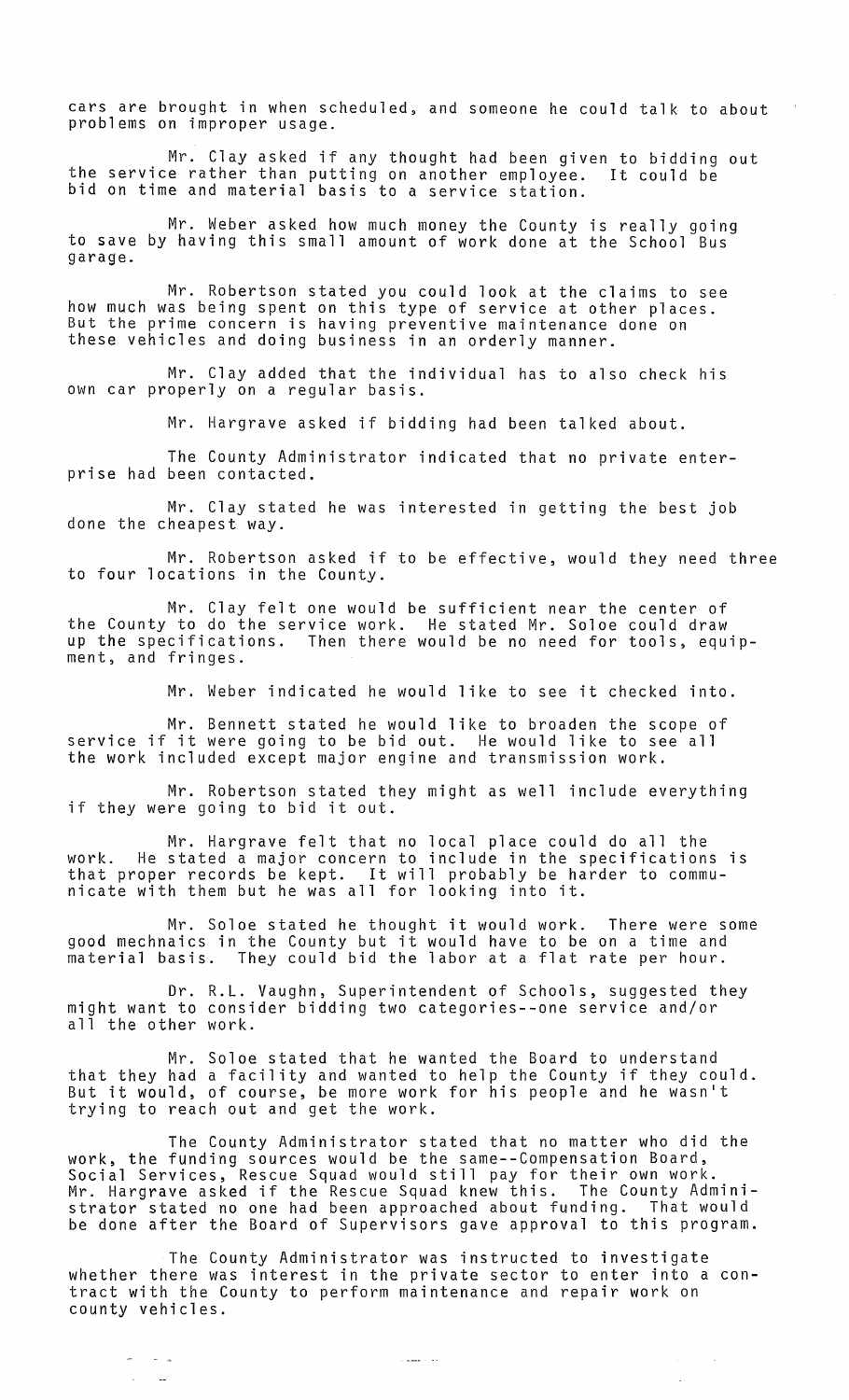# IN RE: VIRGINIA DEPARTMENT OF HIGHWAYS & TRANSPORTATION

---~----------

Mr. J.T. Lester appeared before the Board to answer any questions they might have. He advised them that they had started work on Bishop Street and Rainbow Drive and would make good progress if the weather would cooperate. The County Administrator advised Mr. Lester that he had received a letter from Southside Electric stating they would take care of their poles as soon as possible.

 $\Box$ 

IN RE: LIGHTING AT INTERSECTION OF HARWELL DRIVE & U.S. #1

At a previous meeting, the Board discussed a request for a streetlight at the intersection of Harwell *Drive* and U.S. #1. The Chairman stated that the installation was postponed pending investigation and recommendations from the Highway Department. The Highway Department sent a letter in reply indicating they had reviewed the intersection and were unable to determine any safety problem at that location.

Mr. Hargrave stated that he thought the location of the road was the question. He asked if there was a street sign there. He was advised there was.

Mr. Robertson stated he remembered the problem was not being able to locate the entrance. They had requested a report from the Traffic Engineer.

Mr. Hargrave stated that it seems they needed a marker.

Mr. Weber stated that the request was for one streetlight and he felt it should be installed.

Mr. Hargrave indicated that he felt a reflector would be sufficient.

Tommy Gibbs, Deputy Sheriff, stated there was a stop sign, road marker, two reflectors on posts and light from a big Exxon road marker, two reflectors on posts and fight from a big t.x.<br>sign and Pecht's business. He felt it was very well lighted.

To allow time for the members to review the site, action was postponed.

IN RE: C & P TELEPHONE--REQUEST FOR RIGHT-OF-WAY

Mr. Gilbert E. Holland, Engineering Assistant, C&P Telephone Co., appeared before the Board to request a 10\ x 1180 1 r/w to place a buried cable and associated pedestals on the County's landfill property on Rt. 645. This relocation is due to the Va. Dept. of Highways & Transportation1s project on Rt. 645. He stated some tree cutting and brush clearing would be required. The cable is to service the telephones to the Landfill, and there would be no cost to the County.

Upon motion of Mr. Hargrave, seconded by Mr. Clay, Mr. Hargrave, Mr. Clay, Mr. Bennett, Mr. Weber, Mr. Robertson voting<br>"aye",

BE IT RESOLVED by the Board of Supervisors of Dinwiddie County, Virginia that the following right-of-way be approved:

The Right-of-Way will start at the south property line and continue north to the south edge of the driveway that goes into the landfill. The Right-of-Way will be 10 1 (foot) off the State Right-of-Way and run parallel to Rt. 645. The proposed cable will be placed in the center of the Right-of-Way with a minimum of 30 11 inches of ground *cover.* 

IN RE: PUBLIC HEARING--CABLETELEVISION AMENDMENTS--A-82-7

This being the time and place as advertised in the Progress-Index on Wednesday, October 20, 1982 and Wednesday, October 27, 1982 for the Board of Supervisors to conduct a public hearing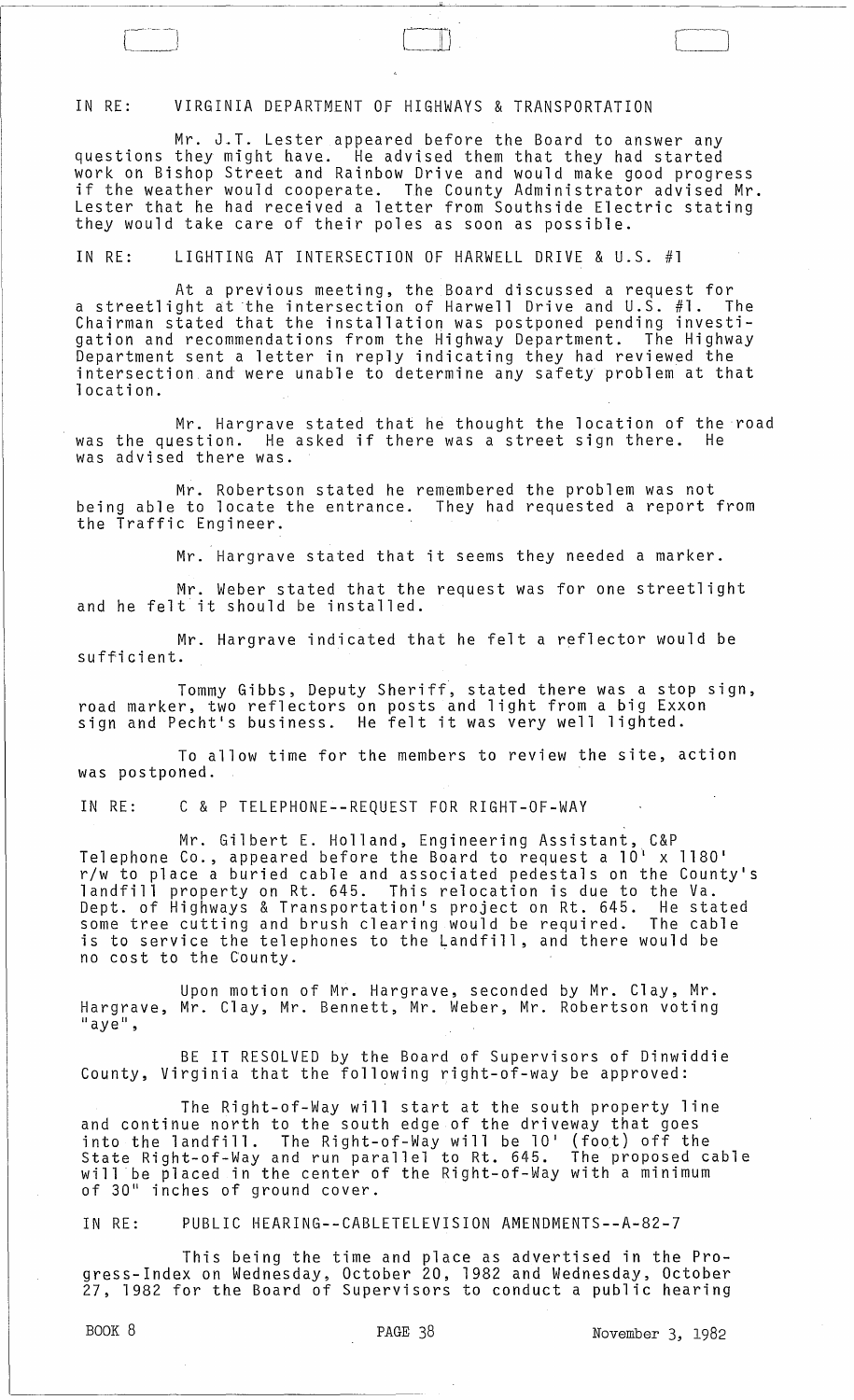to consider for adoption an ordinance to amend Chapter 15A of the Dinwiddie County Code by changing certain sections dealing with Community Antenna Television Systems.

The County Attorney presented the amendments stating they had been discussed extensively, and input had been received from two cabletelevision companies.

Mr. Hargrave stated that it surprises him that governments require cable t.v. companies to provide them free connections and public time. He stated it seems not proper that others pay for services that serve everyone. The County Attorney stated it was not a hot issue with the companies and was customary.

No one appeared in favor or opposition.

Upon motion of Mr. Weber, seconded by Mr. Hargrave, Mr. Weber, Mr. Hargrave, Mr. Bennett, Mr. Clay, Mr. Robertson voting<br>"aye",

BE IT ORDAINED by the Board of Supervisors of Dinwiddie County, Virginia, that the Dinwiddie County Code, as adopted April 1, 1970, and as heretofore amended be further amended by the following changes to Chapter 15A and in all other respects Chapter 15A is hereby reordained:

The last sentence in the following sub-section as it currently exists is deleted and replaced as follows:

Section 15A-3. Application for franchise.

(a) ... Applications shall be accompanied by a nonrefundable application fee of \$100.00 to offset direct expenses incurred in the franchising and evaluation procedures.

The first sentence in the following sub-section as it currently exists is deleted and replaced as follows:

Section 15A-3. Applications for franchise.

(b) Any applicant who is granted a non-exclusive franchise shall, in addition to the non-refundable fee specified hereinabove, pay to the County upon acceptance of the franchise, \$5,000.00.

The following sub-section is changed to read as follows:

# Section 15A-5. Franchise fee.

(b) Payment of the franchise fee shall be quarterly and made within forty-five days after the expiration of each of the Grantee's fiscal quarters based on an estimate of gross subscriber revenues. The Grantee shall also file, within one hundred twenty days following the conclusion of the Grantee's fiscal year, an annual report prepared and audited by a Certified Public Accountant accept-<br>able to the County, clearly showing the yearly total gross subscriber revenues broken down on a quarterly basis. For each and every fiscal qarter Grantee's gross subscriber revenue estimates fall 20% or more below actual receipts a penalty of 15% shall be imposed on the amount by which the actual revenue exceeded the estimate. Additional fees and the penalty, if any, shall be paid upon the filing of the annual report.

The following sub-section is changed to read as follows:

Section l5A-6. Insurance - Bonds - Indemnity.

(a)

(4) A performance bond running to the County with good and sufficient surety approved by the County in the sum of Twenty Thousand Dollars (\$20,000.00) conditioned upon the faithful performance and discharge of the obligations imposed by this chapter and the franchise awarded hereunder from the date thereof. At such time as the Grantee completes a significant portion of its obligation to service a percentage of the occupied dwelling units in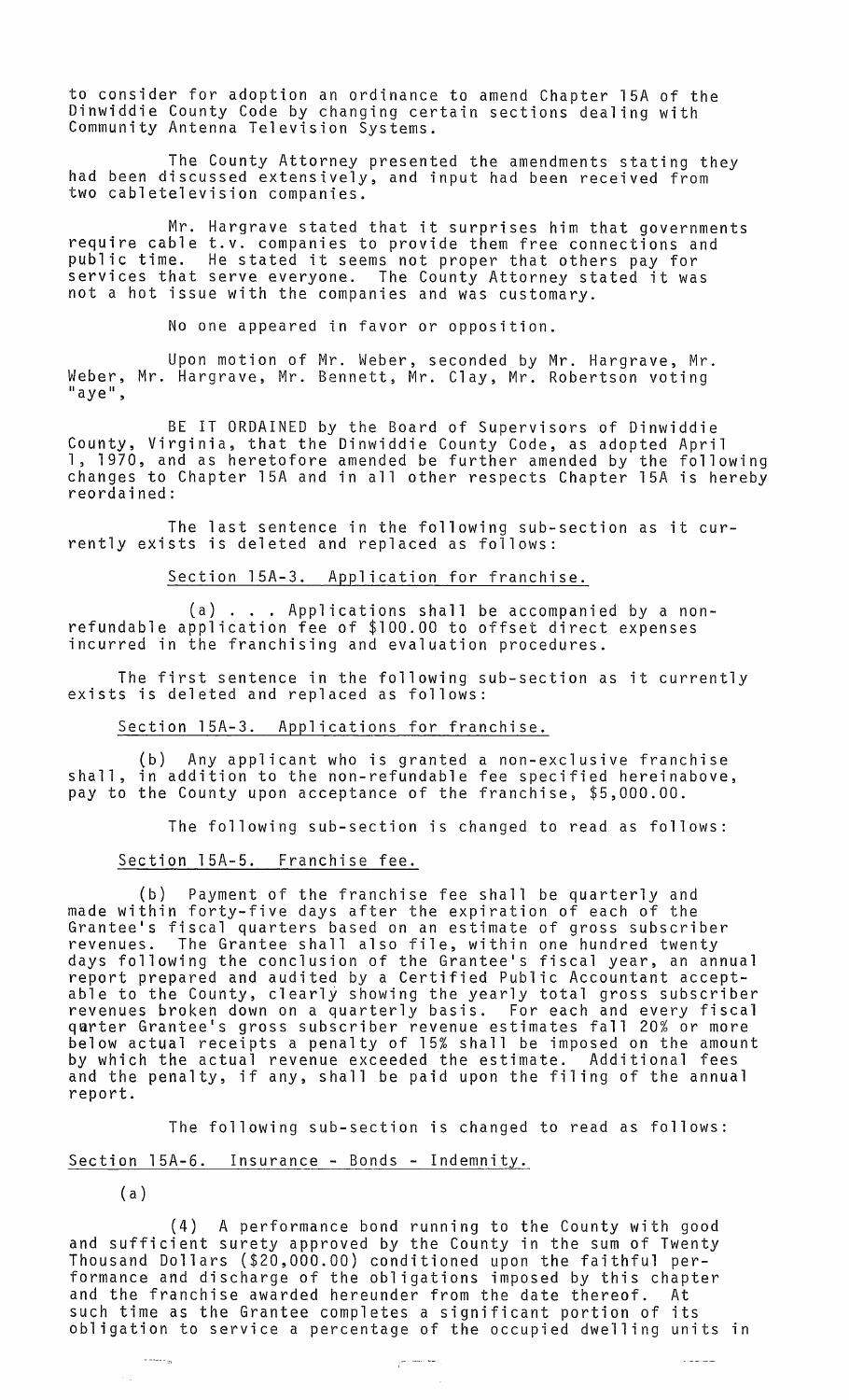the County, the Grantee may petition the Board to reduce the amount of the performance bond; provided, however, that such bond shall not be reduced below \$7,500.00.

The last sentence in the following sub-section as it currently exists is deleted and replaced as follows:

Section 15A-10. Franchise Transfer.

 $\begin{pmatrix} 1 & 0 & 0 \\ 0 & 0 & 0 \\ 0 & 0 & 0 \\ 0 & 0 & 0 \\ 0 & 0 & 0 \\ 0 & 0 & 0 \\ 0 & 0 & 0 \\ 0 & 0 & 0 \\ 0 & 0 & 0 & 0 \\ 0 & 0 & 0 & 0 \\ 0 & 0 & 0 & 0 \\ 0 & 0 & 0 & 0 & 0 \\ 0 & 0 & 0 & 0 & 0 \\ 0 & 0 & 0 & 0 & 0 \\ 0 & 0 & 0 & 0 & 0 & 0 \\ 0 & 0 & 0 & 0 & 0 & 0 \\ 0 & 0 & 0 & 0 & 0 & 0 & 0 \\ 0 &$ 

(d) . . . Such approval shall not be unreasonably withheld or delayed.

The following sub-section is changed to read as follows:

#### Section 15A-ll. Franchise revocation.

( a )

(2) A Grantee becomes insolvent, unable or unwilling to pay its just debts or is adjudged a bankrupt.

The following section is changed to read as follows:

#### Section l5A-12C. Management Fee.

For its management services during this interim period, the Grantee shall be entitled to receive as compensation, the net profit, as defined herein, generated during the period between the date the Grantee received written notice from the County of its intent to purchase the Grantee's cable television system or' the expiration date of the franchise, whichever is earlier, and the payment of the purchase price. Such management services shall not be continued without Grantee's consent for more than six (6) months. However, if the Dinwiddie County Circuit Court determines that the Grantee is responsible for any delay in transfer of ownership and control, the Grantee shall continue to operate the cable television, as provided for in Section 15A-12B, without compensation for its services until the sales agreement is executed and ownership and control passes to the County or its assignee. In addition, the County shall also have the further right to (1) forthwith terminate Grantee's franchise and have the system removed or (2) to purchase the assets of the Grantee's cable television system at its depreciated value.

The following sub-sections are changed to read as follows:

Section l5A-13. Initial franchise area.

(b) The Initial Franchise Area shall be subject to approval by the County, and may be amended at any time, either by the County on its own motion or upon petition to the Grantee by fifty percent (50%) of the residents within the area to which the proposed amend-<br>ment applies. The area must be adjacent to the Initial Franchise The area must be adjacent to the Initial Franchise Area. Petitions are acceptable only in areas in which the total number of miles of paved and unpaved, public and private, streets and roads (exclusive of limited highways) within the extended area exceeds seventy-five. This shall in no way restrict the right of the County to act on its own motion; provided that the density criteria are met.

(c) The Grantee may interconnect its cable television system with other cable television systems or other broadband communications facilities located in contiguous communities so long as such interconnection is for the benefit,of subscribers within the County as conclusively determined by the County.

The following sub-sections are changed to read as follows:

# Section 15A-15. System description.

(b) The Grantee's cable television system shall have the

BOOK 8 **PAGE 39** PAGE 39 November 3, 1982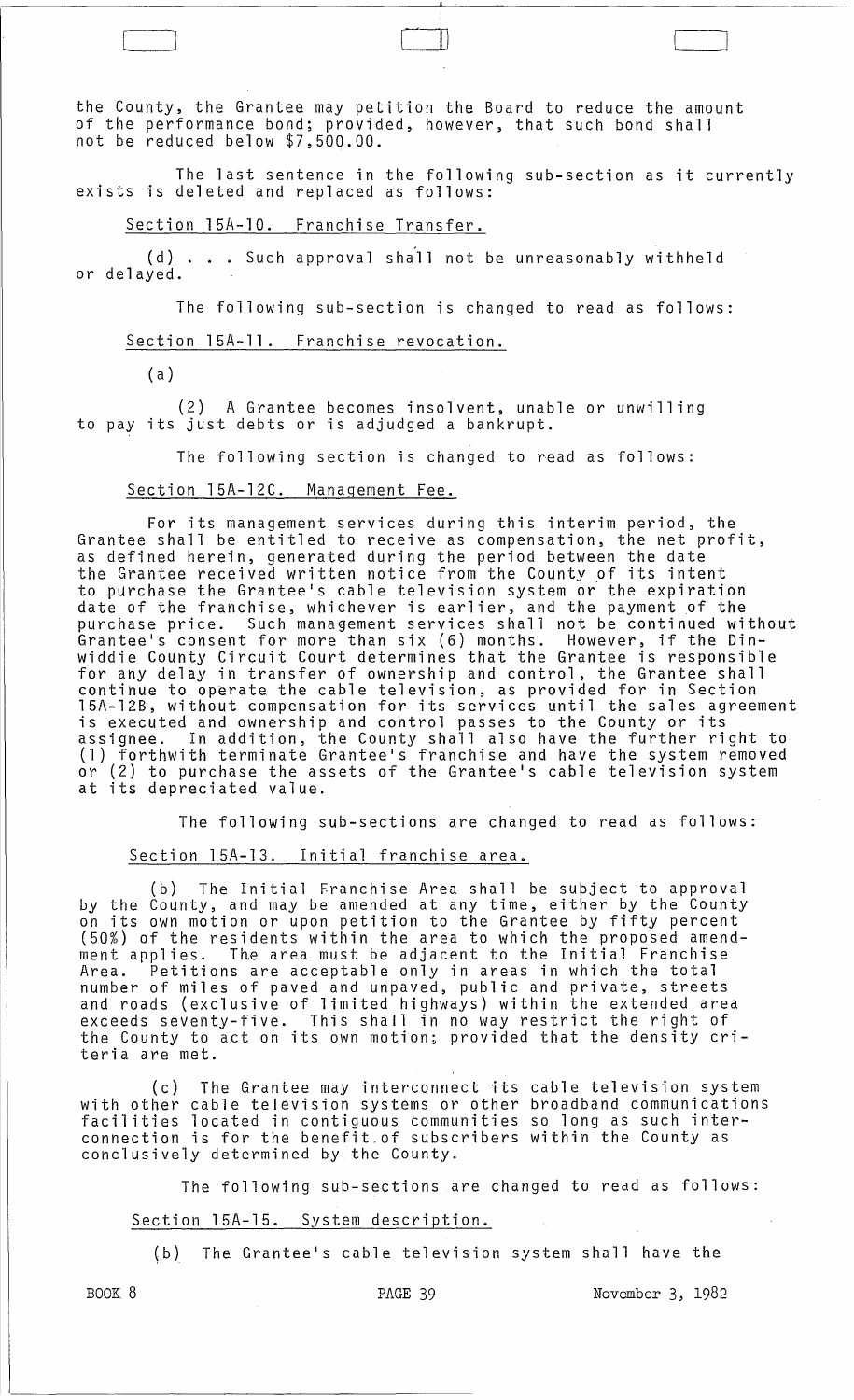capability to operate with at least thirty-five channels. Programming on all channels will not be required.

(c) The Grantee's cable television system shall within twenty-four (24) months after the franchise is awarded have technical capacity to enable it to provide nonvoice return communications upon installation of additional equipment not requiring rewiring of the cable television system. The County shall have the option of requiring active nonvoice return communication when it becomes feasible and is in the community's interest.

(d) Within twenty-four (24) months after the franchise is awarded the County may require that the Grantee's cable television system maintain at least one specially designated noncommercial public access channel available on a first-come, nondiscriminatory basis. If the County requires it the system shall maintain and have available for public use the minimal equipment and facilities necessary for the production of programming for such a channel. If the Court requires it, one such channel will be made available without charge, except that production costs may be assessed for live studio presentations exceeding five minutes. Such production costs and any fees for use of other \_public access channels shall be consistent with the goal of affording the public a low-cost means of television access.

(e) The Grantee's cable television system shall within twentyfour (24) months after the franchise is awarded maintain a specially designated access channel for use by local educational authorities. This channel shall be installed and made available without charge from the time of commencement of cable television service in the County.

(f) The Grantee's cable television system shall maintain a specially designated access channel for local government use. This channel shall be made available without charge within twentyfour (24) months of the commencement of cable television service in the County until five years after completion of the system's trunk 1 in e.

# (g) Delete.

———————

(h) Whenever all of the channels described in paragraphs (d), (e) and (f) of this section are in use during eighty percent (80%) of the weekdays (Monday to Friday) for eighty percent (80%) of the time during any consecutive three-hour period for six consecutive weeks, the Grantee's cable television system shall, within the limits of its channel capacity specified in paragraph (b) of this section and if consistent with tne applicable FCC rules and regulations, have six months in which to make a new access channel available for any or all of the purposes for which such channels are designated.

(i) Grantee shall provide, without charge within the Initial Franchise Area, one service outlet to each fire station, public school, police station and public library; provided, however, that, if it is necessary to extend Grantee's trunk or feeder lines more than one hundred fifty feet solely to provide service to any such school or public building, the County shall have the option, either of paying Grantee's direct costs for such extension, in excess of one hundred fifty feet, or of releasing Grantee from the obligation to provide service to such building. Furthermore, Grantee shall be permitted to recover, from any public building owner entitled to free service, the direct cost of installing, when requested to do so, more than one outlet, or concealed inside wiring, or a service outlet requiring more than two hundred feet of drop cable.

The following sub-section is changed to read as follows:

ل عبد المعط

 $\frac{1}{2}$  ,  $\frac{1}{2}$  ,  $\frac{1}{2}$ 

# Section 15A-17. Operational requirements.

(d) Copies of any correspondence, petitions, reports, appli cations and other documents sent or received by Grantee from Federal or State agencies having appropriate jurisdiction in matters affecting cable television operation shall be made available by Grantee to the County upon request for cause.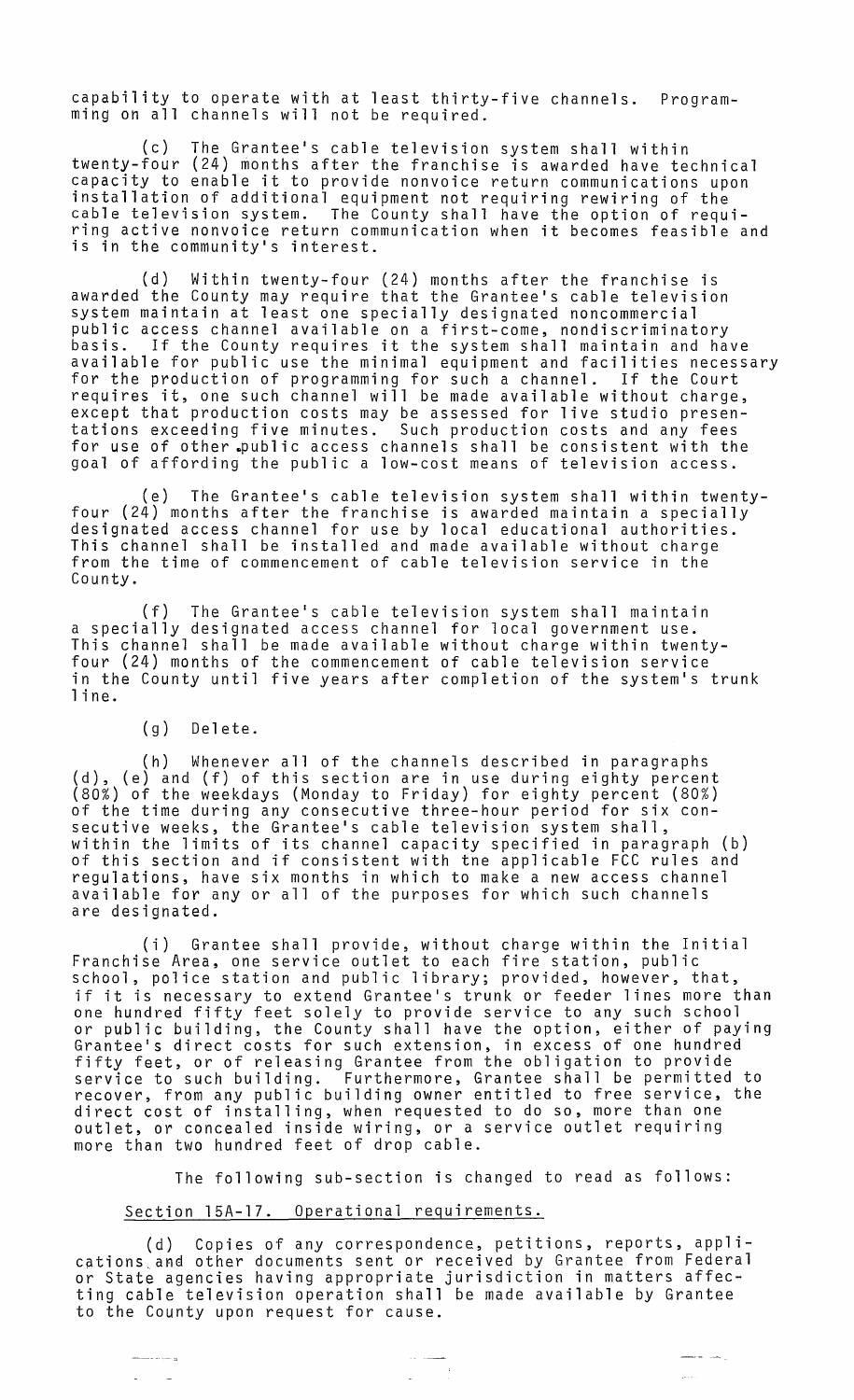The last sentence in the following sub-section as it currently exists· is deleted and replaced as follows:

Section 15A-18. Tests and performance monitoring.

(b) ... Periodically, but not less frequently than once every six months, the following data will be obtained and made available for County inspection:

The following sub-section is changed to read as follows:

Section 15A-26. Rights reserved to the County.

 $\{c\}$  The right to adopt additional regulations at the end of the tenth year of the franchise to require that the system<br>be upgraded to what is then considered a "state of the art" system.

IN RE: AUTHORIZATION TO BID CABLETELEVISION SERVICE

Mr. Weber moved that the County Administrator be authorized to send out bids for cabletelevision service to be returned by January 3 for action at the January 5, 1982 meeting.

The County Attorney indicated they may run into problems with advertising in trade publications if they asked for them to be returned that soon.

Mr. Hargrave asked if we received any bids from advertising in the trade magazine. The County Administrator stated they received inquiries. He then suggested that he be allowed to find out how soon it could be advertised in the Trade Journal and then ask for returns sixty (60) days thereafter. Mr. Hargrave added that they might mention in the advertisement that the ordinance has been changed.

Mr. Weber amended his motion to receive bids 60 days from the earliest time it can be advertised in the trade magazine. Mr. Hargrave seconded the motion. Mr. Weber, Mr. Hargrave, Mr. Clay, Mr. Bennett, Mr. Robertson voted "aye".

IN RE: 1982 COST ALLOCATION PLAN

The County Administrator stated that for the past three years, the County has contracted with David M. Griffith & Associates for the preparation of a cost allocation plan for the County. The County only pays a fee if funds are recovered, and the limit of the fee is \$4,000. The recovery is based mainly on the Social Services Department. He felt the firm has done an excellent job and recommended that the County enter into an agreement with David M. Griffith & Associates for preparation of the County's Cost Allocation Plan for 1982.

Upon motion of Mr. Clay, seconded by Mr. Weber, Mr. Clay, Mr. Weber, Mr. Hargrave, Mr. Bennett, Mr. Robertson voting "aye",<br>the County Administrator was authorized to execute the Cost Allocation Plan ·contract for 1982 with David M. Griffith and Associates.

IN RE: DISCUSSION OF LANDFILL FEES

The County Administrator stated that on October 10, 1982, they started charging Mr. Thweatt .\$20/10ad to dump in the County Landfill. He indicated that Petersburg and Prince George charge<br>\$22.50. He stated that Mr. Thweatt had been allowed to make dumps free of charge; however, now the trash he is dumping is not all<br>Dinwiddie trash. He indicated he didn't know whether the fee had slowed him down or not.

The County Administrator indicated he wanted to find out the Board's response. He stated they do charge Central State and T.W. Mayton when they use the Landfill periodically.· They were not really charging customers and he wanted to know if the Board

BOOK 8 **PAGE 40** PAGE 40 **November 3, 1982**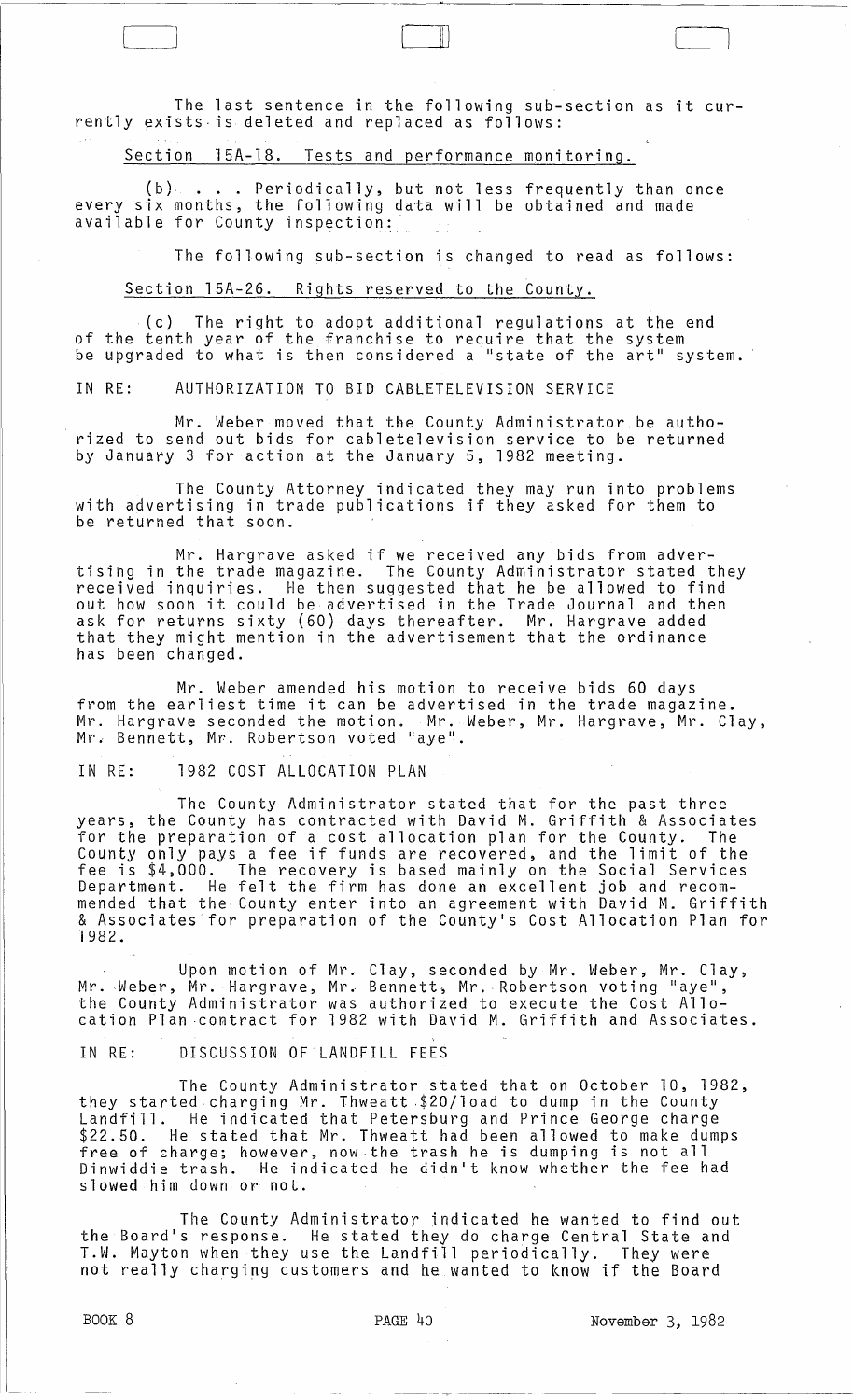had any problems with what they were doing. He added that he didn't think an elaborate fee schedule was needed at this time.

The Board indicated they had no problem with the procedure.

Mr. Clay asked how the disposal with Rochester Button Fac-tory was going. The County Administrator indicated it was working out well. The only expense to the County would be maintaining the area around the dumping site. Mr. Weber asked when the last test was made. The County Administrator indicated he would have to check the records, but he knew it had been less than a year ago.

#### IN RE: STUDY OF DISPOSAL ALTERNATIVES

The County Administrator stated that, of course at this time, it was unknown as to whether the County would contract with either of the disposal firms. However, he suggested a study be efter of the disposar firms. However, he suggested a study be<br>made to determine how much it is costing to dispose of trash with the present Landfill, so they would have a comparison figure for contract negotiations with the firms. Mr. Hargrave added that increased haul distance, equipment and man utilization should be included.

The Board concurred with having the study done. The County Administrator stated he hoped to have it ready by the December 1, 1982 meeting.

# IN RE: JAY DEBOER--NEW DELEGATE FOR THE 63RD DISTRICT

The Chairman recognized and congratulated Mr. Jay DeBoer for his election to the House of Delegates, representing the 63rd district. Mr. DeBoer stated this district represents part of Dinwiddie, Petersburg and Prince George. Therefore, the needs are going to be different. He stated he and Mr. Beasley Jones, 62nd District, might not always agree but they would do their best for the County and always welcome input from the Board of Supervisors. He closed stating he was looking forward to a close working relationship.

### IN RE: ADMISSIONS TAX--WORKSHOP DATE

Mr. Clay stated that the Board had discussed the Admissions Tax before and he felt now was a good time to move along on it while things were quiet. The County missed recently collecting on the Air Show held at the Airport.

Mr. Robertson indicated the County was limited by law on the tax at 10% and there had been some discussion before as to<br>whether to include charitable and non-profit organizations. He whether to include charitable and non-profit organizations. felt these things needed to be addressed.

The County Attorney stated there would have to be a public hearing. He indicated he had prepared a simple ordinance before, but it should include alot more detail.

Mr. Hargrave asked how lengthy the legislation was. The County Attorney stated it was three to four lines in the Acts of Assembly naming the localities who were authorized to enact the tax. He felt the Board should decide upon some reasonable categories.

Mr. Hargrave also felt it was a good time to establish the tax. It was going to be the only way to gain a little income to defray the costs of providing service for these events.

The County Attorney suggested that a workshop be held first so the Board could provide him with what they wanted to include in the ordinance.

The Board agreed to hold a special workshop session on the Admissions Tax at 7:00 P.M. before the regular meeting on November 17, 1982.

 $\sim$ 

 $\sim$   $\sim$ 

÷,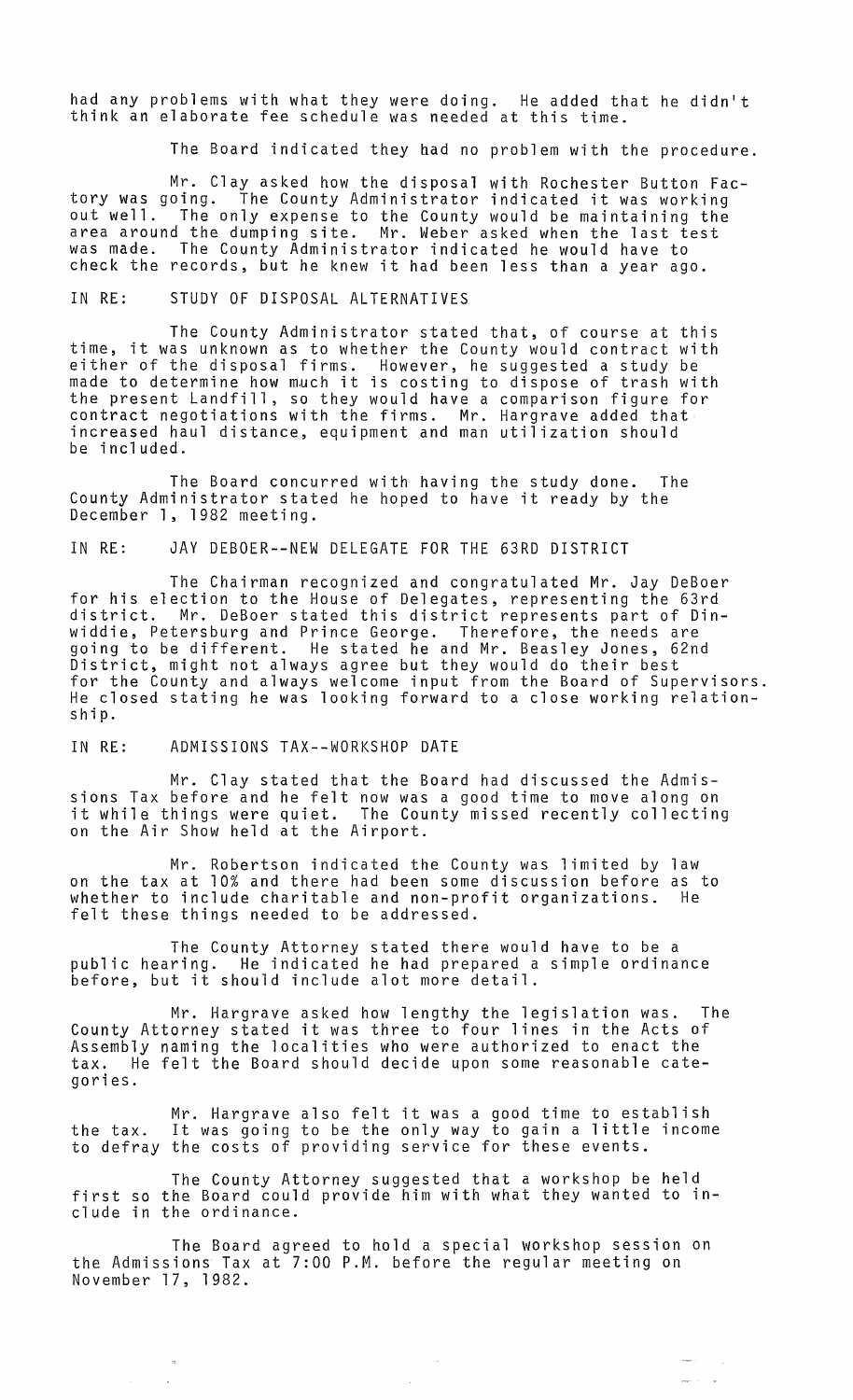# IN RE: PROCUREMENT ORDINANCE WORKSHOP

The County Administrator asked if the question on the School Board coverage had been clarified. Mr. T.O. Rainey, Assistant County Attorney, appeared before the Board to answer questions on the ordinance. He stated that at the VML seminar, no distinction was made on the School Board.' They would be governed by what the County did.

- -----~ --'-----------~-~---,-- ~--------"---~-----------------

 $\Box$ 

1. Mr. Hargrave asked if in Sec. 2-12, the same dollar limit is applicable as established in the first part of the ordinance. Mr. Rainey stated yes, it relates to page 5, Sec. J, which presently reads \$10,000.

2. Mr. Hargrave stated that page 4, (c) stated all bids shall be opened and announced in public at the given time and place. He asked if that could be done without the Board meeting and having a formal bid opening. Lanny stated yes, as long as it was announced how it would be done when you advertise for bids.

3. Mr. Hargrave indicated that page 4 (e), calls for award to lowest bidder. He asked if you have to take the lowest bid. Mr. Rainey stated yes, provided the bidder is "responsive and responsible". Dr. R.L. Vaughn, Superintendent of Schools, asked what is meant by responsible. Mr. Hargrave suggested if he knew someone was not, don't ask him for a bid. Dr. Vaughn asked what if the work submitted was not adequate. Mr. Rainey indicated it could be worked into the defintion of responsible.

Mr. Robertson said that Sec. 2-12B stated a notice must be posted 10 days prior to receipt of bids in a public place or published in a newspaper. Mr. Rainey stated that was correct; they had two choices.

4. Mr. Hargrave asked who makes the determination in 2-12 (g). Mr. Rainey stated the Board or a Procurement Officer. Mr. Hargrave indicated that was a heavy responsibility. Mr. Rainey stated the,Board sets the(policy but most governments are delegating the Authority.

5. Mr. Hargrave asked in reference to Sec. 2-18, why couldn't brand names be used. Mr. Rainey stated they can be used as long as it is specified in the Invitation to Bid. Mr. Robertson indicated that the State shows "brand name or equivalent" on their Invitations to Bid. Mr. Rainey said the County wouldn't have to if the brand name was specified in the Invication to Bid.

6. Mr. Bolte stated that he understood if a contract was in force, it would not have to be rebid. He said his office was in rorce, it would not have to be replu. He said his office<br>used a data processing service and he usually renewed it by signing a letter. He stated he would hate to have to rebid it every year. Mr. Hargrave advised him to write down what has to be done with the contract and what difficulties he would have with rebidding it. Mr. Bolte stated with the present limit, he might not have to bid. Mr. Rainey stated it could probably be defined as a professionql service and the requirements are more lenient.

7. Mr. Hargrave stated that it seemed odd in Sec. 2-22 that a 95% payment is required with only a 5% retainage when the ordinance was supposed to be protecting the public. He felt that it should be addressed back to the State. Mr. Rainey advised him it was straight out of the Code.

. 8. Mr. Hargrave asked above bond requirement was law. out of the Code. They could, of than \$25,000. if on Sec. 2~23, the \$25,000 and th on sec. 2-23, the \$25,000 and<br>Mr. Rainey stated it was straight course, require a bond on less

9. Mr. Robertson stated that on page 3, Sec. 2-11 allows the County Administrator to designate a purchasing agent. He

BOOK 8 **PAGE 41 PAGE 41** November 3, 1982

 $\lambda$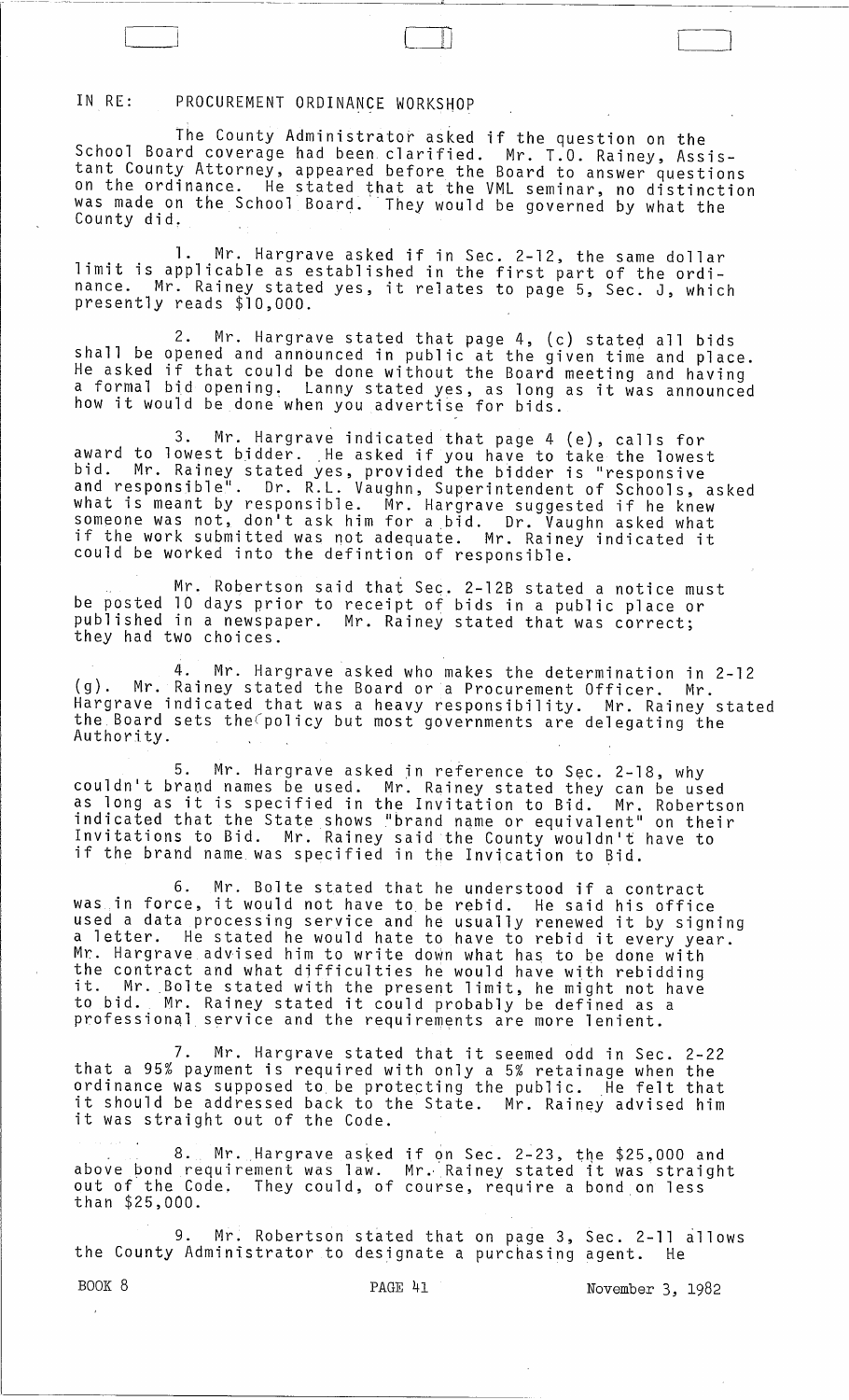asked if he could do this even if the position did not exist. Mr. Rainey stated it could be a present employee.

 $\bar{z}$ 

10. Mr. Bolte asked if all departments must go through the purchase officer, or through the procedure. Mr. Rainey stated that the intent was go protect the County from someone going out and making a purchase on their own. They should at least contact the Purchase Office. They could give approval or the Purchase Officer could do all the work. It allows for a central purchase system. On Page 2 {m}, you may exempt petty cash usage.

The County Administrator stated that as he understood it, all the departments in the County would come under the ordinance. Mr. Rainey indicated that was correct.

11. Mr. Hargrave asked how 2-33 would be enforced. Mr. Rainey stated the contract could be disbarred. It was straight out of the Code.

Mr. Elder stated he had called and obtained an answer on the School Board. As he understood it, if the School Board purchases through the County, they are bound by the County ordinance. If not, they are bound by the State Code. Mr. Hargrave then asked if you could designate more than one Procurement Officer. Mr. Rainey stated there probably could be an Assistant. Mr. Robertson stated that at the workshop in Charlottesville, they stated that the School Board was bound by what the County adopted. Mr. Elder stated there had been alot of argument, but it seems it has been left up to the School Board as to how they want to purchase.

Mr. Bolte asked if it meant every office must purchase through the Procurement Office. He was told yes, if it was over \$10,000 or whatever amount is set. Guidelines will be established for everything under that. They could be just what is being done at the present time.

12. Mr. Hargrave asked about the intent on page 11, Sec. 2- 36. It states that materials can't be supplied by the Architect or 36. It states that materials can't be supplied by the Architect or<br>the Engineer. He felt that was why alot of the firms have combined into one.

13. The County Administrator asked if you had to bid insurance every year. Mr. Rainey stated it could be considered a professional service on a long term contract.

The Chairman thanked Mr. Rainey for his work on the ordinance. A public hearing will be held November 17, 1982.

IN RE: RAYMOND MCCANTS--REPAIR OF COUNTY VEHICLES

Mr. Raymond McCants stated that he could not see taking the county's vehicles to a service station because they were not really mechanics. He added they shouldn't be getting \$22/hr. He indicated the County had spent \$450,000 on a garage and maybe it should be the central garage. Mr. McCants urged the Board to try the School Bus Garage for a year. They would save money.

The Chairman stated his points were well taken. That is why they were looking at the other possibility. He felt they would probably find the School Bus garage cheaper.

IN RE: BLUE CROSS/BLUE SHIELD INCREASE

Mr. Bennett asked the Superintendent of Schools if the School Board's Blue Cross Blue Shield rates had increased like the County's. He stated they had. Mr. Bennett asked if they had planned for the increase. Dr. Vaughn indicated they had not.

#### IN RE: EXECUTIVE SESSION

Upon motion of Mr. Hargrave, seconded by Mr. Bennett, Mr. Hargrave, Mr. Bennett, Mr. Weber, Mr. Clay, Mr. Robertson voting

> $\sim$  10  $\pm$ المساري

 $\omega_{\rm{max}}$  , and  $\omega_{\rm{max}}$ 

 $\frac{1}{2}$ 

a comand 20 million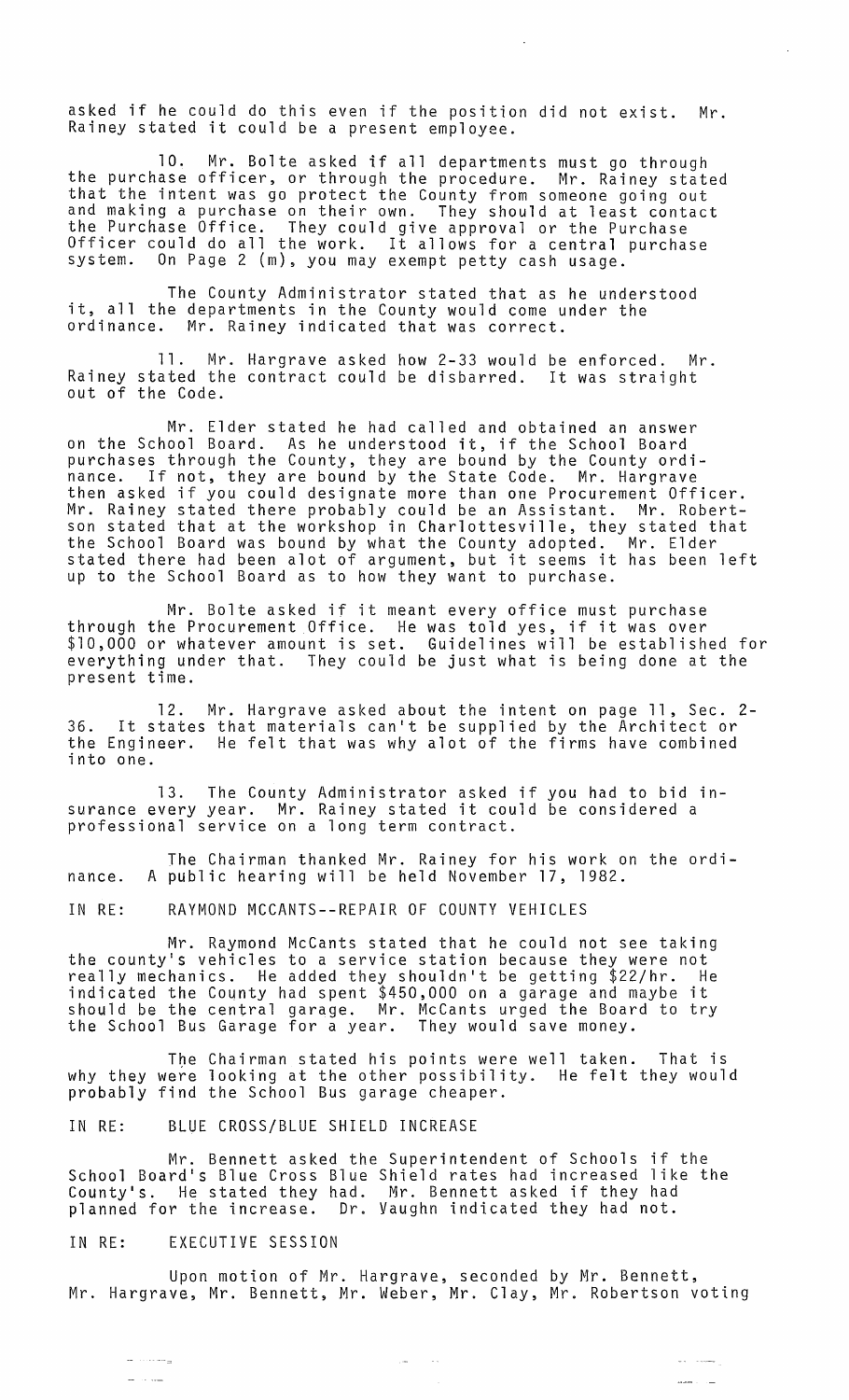"aye", pursuant to Sec. 2.1-344(1) of the Virginia Freedom of Information Act, the Board moved into Executive Session at 4:01 P.M. to discuss personnel matters. The meeting reconvened into Open Session at 4:27 P.M.

 $\Box$ 

IN RE: ITEMS INCLUDED IN INFORMATION SECTION OF BOARD MATERIAL

The following items were included in the Information Section of the Board's material for this meeting:

- 1. Hazardous Waste Facility Siting Legislation.
- 2. Jail Expenses & Income for the 1st Quarter. 3. Block Grant Information.
- 
- 4. VDH&T Report on Rt. 40 and Rt. 613 Intersection.
- 5. Letter from Director, District 19 Mental Health & Mental Retardation Services.
- 6. Study of Real Estate Procedures.<br>7. Industrial Develop, & Revenue Bo
- Industrial Develop. & Revenue Bond Act Study Commission -<br>Notice of Public Hearing.

#### IN RE: ADJOURNMENT

Upon motion of Mr. Weber, seconded by Mr. Hargrave, Mr. Weber, Mr. Hargrave, Mr. Bennett, Mr. Clay, Mr. Robertson voting<br>"aye", the meeting adjourned at 4:27 *P*,M.

ATTEST:y...p.\_:..:,..~~\_~\_~ .C. NOTT  $\frac{1}{\sqrt{11}}$ 

<u>Jeongo E.G Colornov</u><br>G.E. ROBERTSON, JR., CHAIRMAN